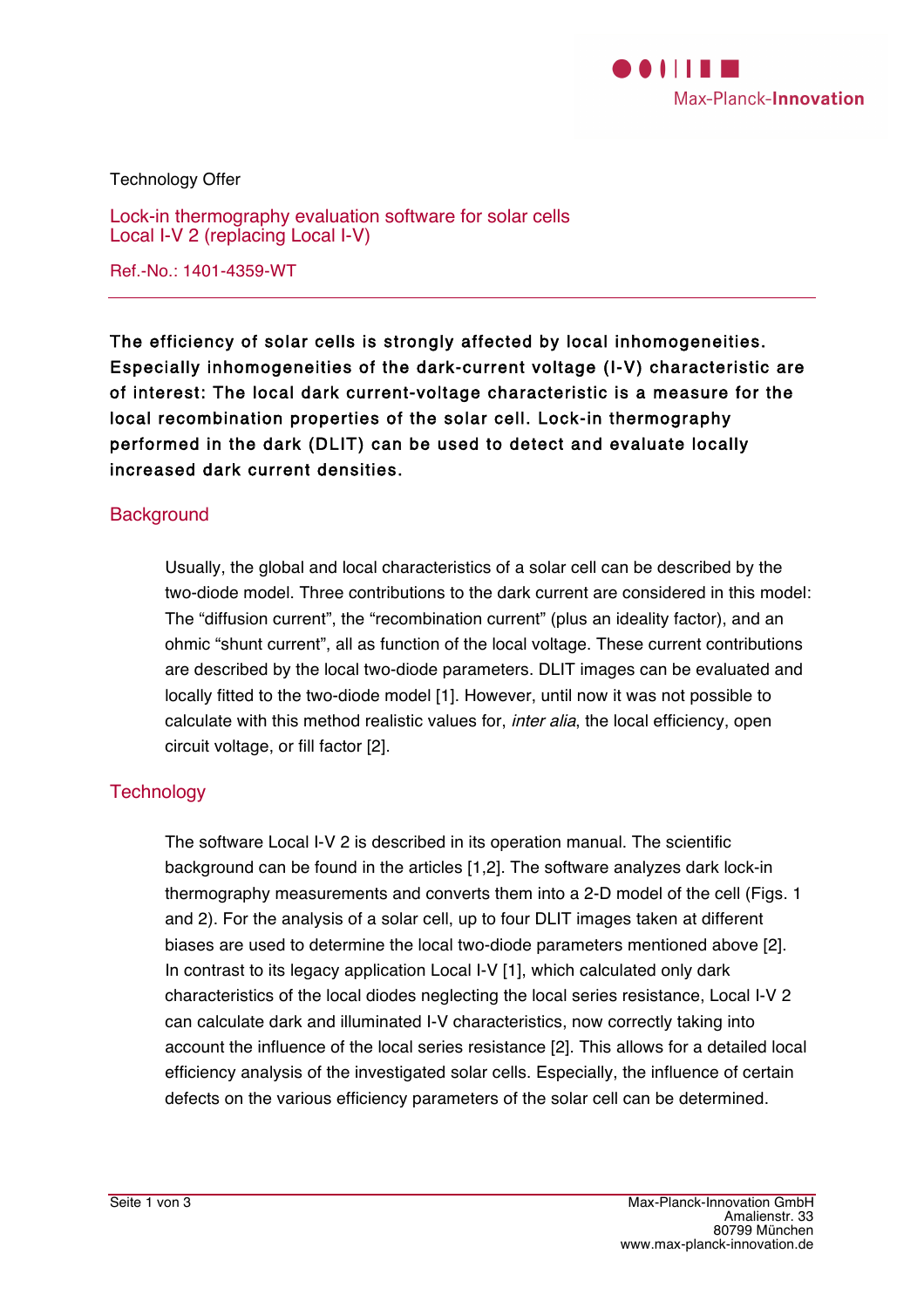



Fig. 1: Screenshot of the main window of Local I-V 2 with a simulated current density image displayed.



Fig. 2: Screenshot showing the simulated *I-V* curve for a position or region selected in the main window as calculated by Local I-V 2.

#### **Literature**

[1] O. Breitenstein, Nondestructive local analysis of current-voltage characteristics of solar cells by lock-in thermography, Solar Energy Materials & Solar Cells 95 (2011) 2933-2936